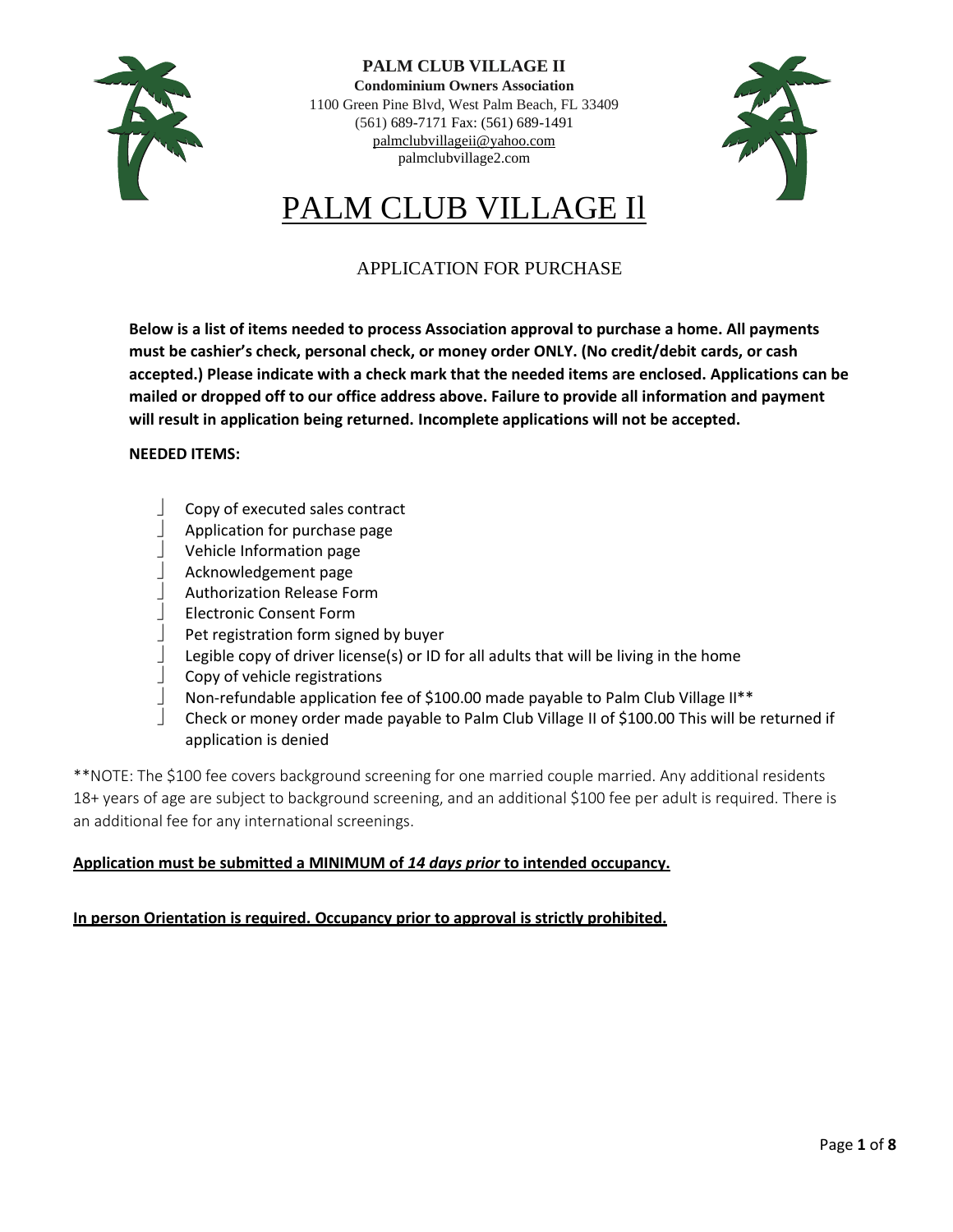## **Application for Purchase**

| Property Address:              |  |
|--------------------------------|--|
| <b>Current Homeowner Name:</b> |  |
| Target Closing Date:           |  |

# **Signed Certificate of Approval will be given to the buyer and/or agent upon completion.**

| <i>Agent for Owner:</i> | Name: |  |
|-------------------------|-------|--|
| <i>Agent for Buyer:</i> |       |  |

# **Buyer/Adult Occupant Information**

| <b>Occupant's Name</b> | Home Phone #         | <b>Cell Phone #</b>    |
|------------------------|----------------------|------------------------|
|                        |                      |                        |
|                        |                      |                        |
| <b>Email Address</b>   | <b>Employer Name</b> | <b>Employer Phone#</b> |
|                        |                      |                        |
|                        |                      |                        |
|                        |                      |                        |

## **Buyer/Adult Occupant Information**

| <b>Occupant's Name</b> | <b>Home Phone #</b>  | <b>Cell Phone #</b> |                        |
|------------------------|----------------------|---------------------|------------------------|
|                        |                      |                     |                        |
|                        |                      |                     |                        |
| <b>Email Address</b>   | <b>Employer Name</b> |                     | <b>Employer Phone#</b> |
|                        |                      |                     |                        |
|                        |                      |                     |                        |
|                        |                      |                     |                        |

### **Buyer/Adult Occupant Information**

| <b>Occupant's Name</b> | <b>Home Phone #</b>  | <b>Cell Phone #</b>    |
|------------------------|----------------------|------------------------|
|                        |                      |                        |
|                        |                      |                        |
| <b>Email Address</b>   | <b>Employer Name</b> | <b>Employer Phone#</b> |
|                        |                      |                        |
|                        |                      |                        |
|                        |                      |                        |

## **Name/Ages of children (under 18 years) who will occupy unit:**

| Name: | --- |
|-------|-----|
|       |     |
|       |     |

| Name:<br>______ | Age: |
|-----------------|------|
|                 |      |

| Name: | Age: |
|-------|------|
|       |      |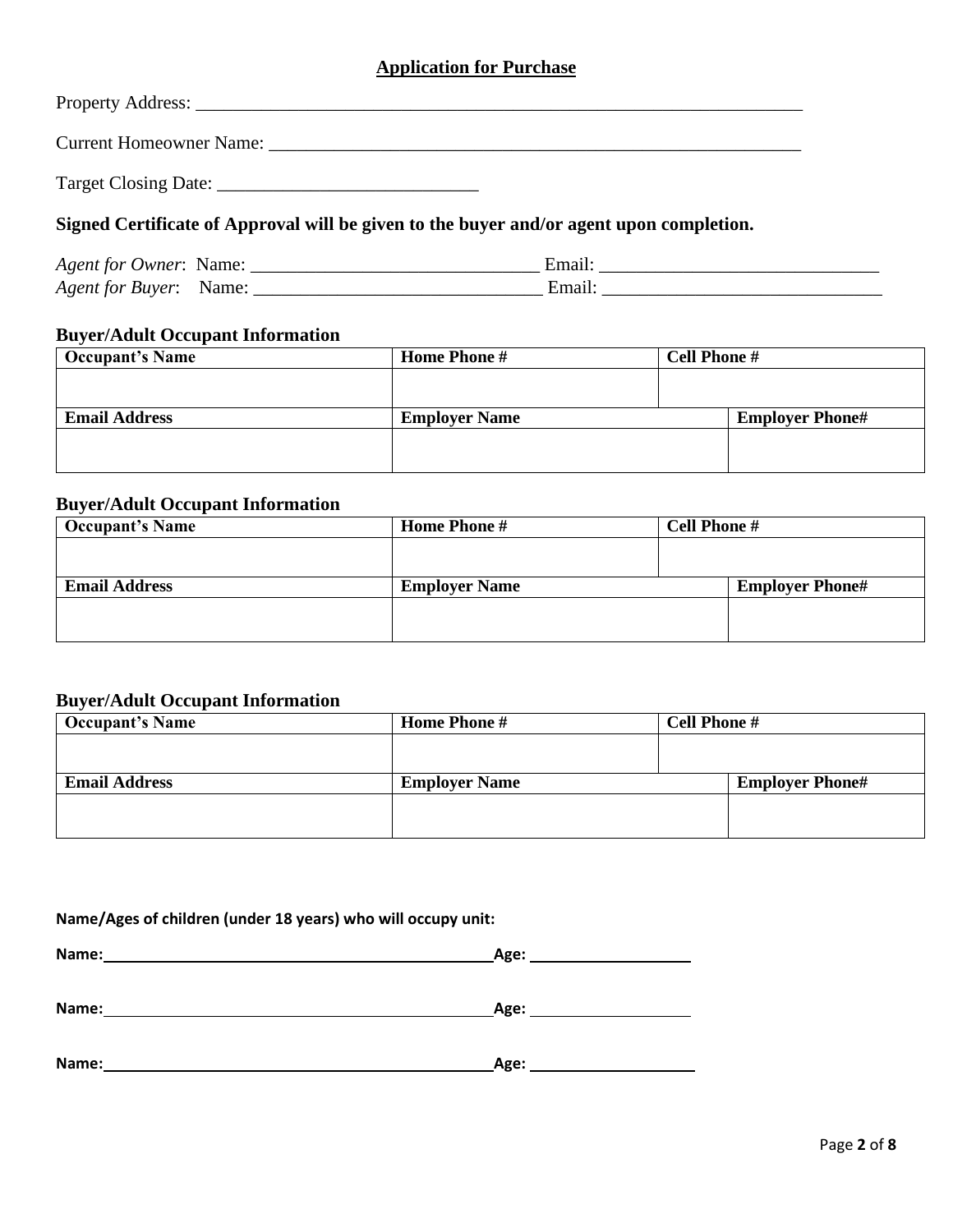|                                                                                                                                                                                                                                |                                                                                                                      | PALM CLUB VILLAGE II VEHICLE INFORMATION<br>Please print all information                                                                                                                                                       |        |
|--------------------------------------------------------------------------------------------------------------------------------------------------------------------------------------------------------------------------------|----------------------------------------------------------------------------------------------------------------------|--------------------------------------------------------------------------------------------------------------------------------------------------------------------------------------------------------------------------------|--------|
|                                                                                                                                                                                                                                | <b>Vehicle Information</b><br>NOTE: NO MORE THAN TWO (2) VEHICLES ALLOWED PER UNIT<br>NO COMMERCIAL VEHICLES ALLOWED |                                                                                                                                                                                                                                |        |
| <b>Vehicle One</b>                                                                                                                                                                                                             | Year                                                                                                                 | <b>Vehicle Two</b>                                                                                                                                                                                                             | Year   |
| Make                                                                                                                                                                                                                           | Model                                                                                                                | Make                                                                                                                                                                                                                           | Model  |
| Tag                                                                                                                                                                                                                            | Color                                                                                                                | Tag                                                                                                                                                                                                                            | Color  |
| <b>Verbal Confirmation Code:</b>                                                                                                                                                                                               |                                                                                                                      | (This will be the code the security guard will ask for when calling in and admitting your guest)                                                                                                                               |        |
|                                                                                                                                                                                                                                |                                                                                                                      | <b>GUEST LIST</b><br>Guests listed here will be admitted WITHOUT a call to Security                                                                                                                                            |        |
|                                                                                                                                                                                                                                |                                                                                                                      |                                                                                                                                                                                                                                |        |
| <b>Emergency Contact Name &amp; Phone:</b>                                                                                                                                                                                     |                                                                                                                      |                                                                                                                                                                                                                                |        |
|                                                                                                                                                                                                                                |                                                                                                                      | Name: Phone: Phone: 2008. Phone: 2008. Phone: 2008. Phone: 2008. Phone: 2008. Phone: 2008. Phone: 2008. Phone: 2008. Phone: 2008. Phone: 2008. Phone: 2008. Phone: 2008. Phone: 2008. Phone: 2008. Phone: 2008. Phone: 2008. P |        |
|                                                                                                                                                                                                                                |                                                                                                                      |                                                                                                                                                                                                                                |        |
| Property Manager/Caretaker of your property if applicable                                                                                                                                                                      |                                                                                                                      |                                                                                                                                                                                                                                |        |
| Name: Name and the state of the state of the state of the state of the state of the state of the state of the state of the state of the state of the state of the state of the state of the state of the state of the state of |                                                                                                                      |                                                                                                                                                                                                                                | Phone: |
| Email:                                                                                                                                                                                                                         | <u> 1980 - Andrea Andrew Maria (h. 1980).</u>                                                                        |                                                                                                                                                                                                                                |        |
|                                                                                                                                                                                                                                |                                                                                                                      |                                                                                                                                                                                                                                |        |
|                                                                                                                                                                                                                                |                                                                                                                      |                                                                                                                                                                                                                                |        |
|                                                                                                                                                                                                                                |                                                                                                                      |                                                                                                                                                                                                                                |        |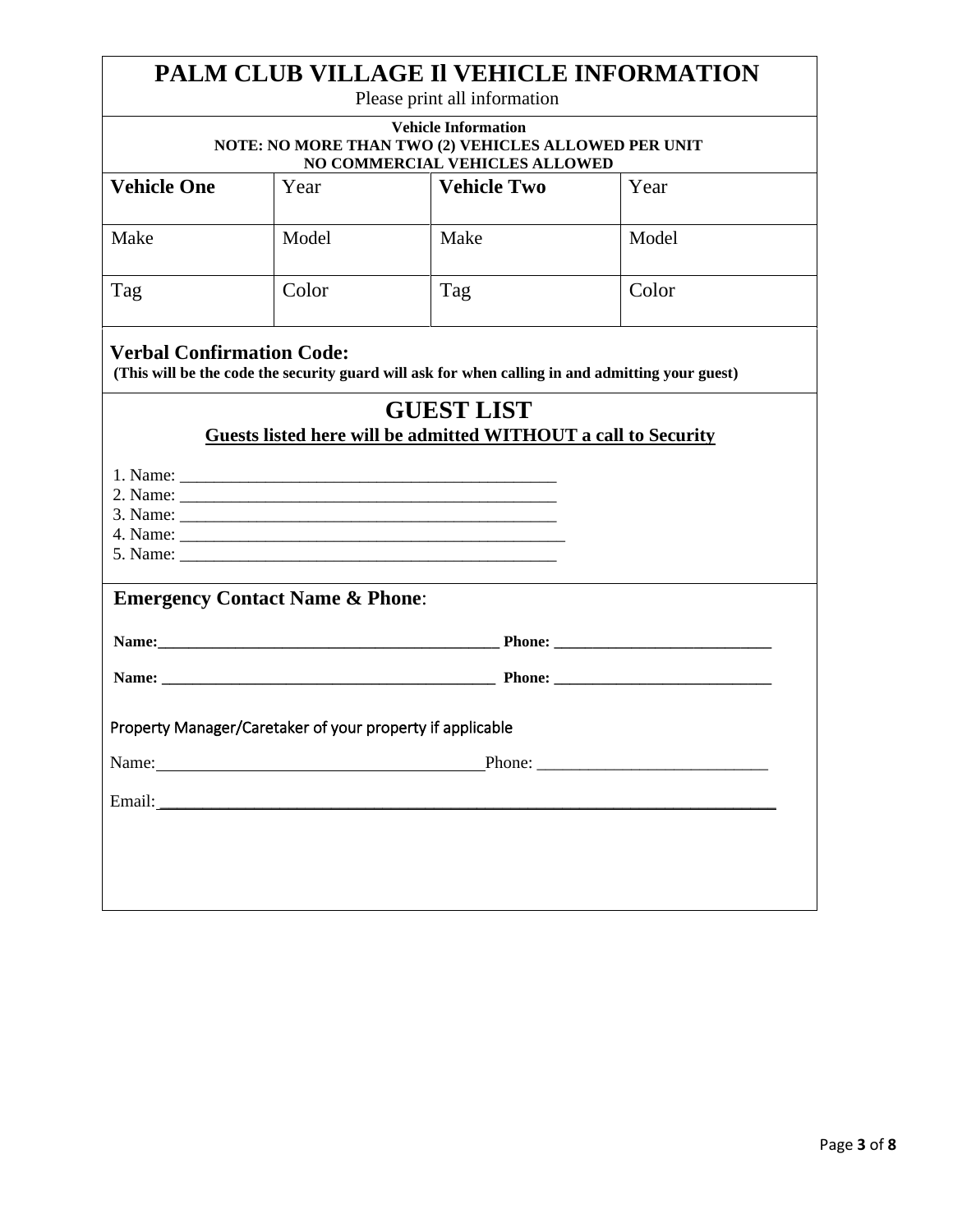### **Please Indicate Yes or No Below**

**1 ST APPLICANT: Have you ever been convicted or pled guilty to a crime? (Circle one) Yes / No. If yes, please state date(s) charge(s) and disposition(s);**

**\_\_\_\_\_\_\_\_\_\_\_\_\_\_\_\_\_\_\_\_\_\_\_\_\_\_\_\_\_\_\_\_\_\_\_\_\_\_\_\_\_\_\_\_\_\_\_\_\_\_\_\_\_\_\_\_\_\_\_\_\_\_\_\_\_\_\_\_\_\_\_\_\_\_\_\_\_\_\_\_\_\_\_\_\_\_\_\_\_\_\_\_\_\_\_\_\_\_\_\_\_\_\_\_\_\_**

**\_\_\_\_\_\_\_\_\_\_\_\_\_\_\_\_\_\_\_\_\_\_\_\_\_\_\_\_\_\_\_\_\_\_\_\_\_\_\_\_\_\_\_\_\_\_\_\_\_\_\_\_\_\_\_\_\_\_\_\_\_\_\_\_\_\_\_\_\_\_**

**\_\_\_\_\_\_\_\_\_\_\_\_\_\_\_\_\_\_\_\_\_\_\_\_\_\_\_\_\_\_\_\_\_\_\_\_\_\_\_\_\_\_\_\_\_\_\_\_\_\_\_\_\_\_\_\_\_\_\_\_\_\_\_\_\_\_\_\_\_\_**

**2nd APPLICANT: Have you ever been convicted or pled guilty to a crime? (Circle one) Yes / No. If yes, please state date(s) charge(s) and disposition(s);**

**\_\_\_\_\_\_\_\_\_\_\_\_\_\_\_\_\_\_\_\_\_\_\_\_\_\_\_\_\_\_\_\_\_\_\_\_\_\_\_\_\_\_\_\_\_\_\_\_\_\_\_\_\_\_\_\_\_\_\_\_\_\_\_\_\_\_\_\_\_\_\_\_\_\_\_\_\_\_\_\_\_\_\_\_\_\_\_\_\_\_\_\_\_\_\_\_\_\_\_\_\_\_\_\_\_\_**

# **Acknowledgement**

- **1.** I hereby agree for myself and on behalf of all persons who may use the unit which I seek to purchase:
	- a. I will abide by all restrictions contained in the Governing Documents, By-Laws, and Rules & Regulations which are or may in the future be imposed by **Palm Club Village II.**
	- b. I understand that no more than two (**2**) persons may reside in each bedroom, including dependent children.
	- c. I understand that I must be present when any guest, relatives, visitors, or children who are not permanent residents use the recreational facilities.
	- d. I understand that sub-leasing or occupancy of a nonresident of this unit in my absence is prohibited.
	- e. I understand that any violation of these terms, provisions, conditions, and covenants of the **Palm Club Village II** documents provides cause for immediate action of violation(s)
- **2.** I have received a copy of all condominium Rules and Regulations and agree to abide by them.

### **3.** *I understand that I will be advised by the Board of Directors of either acceptance or denial of this application. The Board of Directors is entitled to a MINIMUM of 14 days to provide an answer to this application. Occupancy prior to Board approval is strictly prohibited*.

- **4.** I understand that if a unit owner intends to lease his unit to a corporation or other deity, or to two or more persons who are not members of the same immediate family, the Association's approval is required of each occupant for the unit. If less than all applicants are approved, only the approved occupant(s) shall be deemed the lessee(s) of the unit and no other person will be entitled to occupy the unit in the absence of such approved occupant(s) without the approval of the Association.
- **5.** I understand that the acceptance for purchase of a unit at Palm Club Village Il Condominium Association, Inc. is conditioned on the truth and accuracy of this application and upon the approval of the Board of Directors. Any misrepresentation or falsification of information on these forms will result in the automatic rejection of this application. Occupancy prior to approval is prohibited.
- **6.** I understand that the Board of Directors of the Palm Club Village Il Condominium Association, Inc. may cause to be instituted such an investigation of my background as the Board may deem necessary. Accordingly, I specifically authorize the Board of Directors to make such investigation and agree that the information contained in this and the attached application may be used in such investigation and that the Board of Directors and Officers of the Association itself shall be held harmless from any action or claim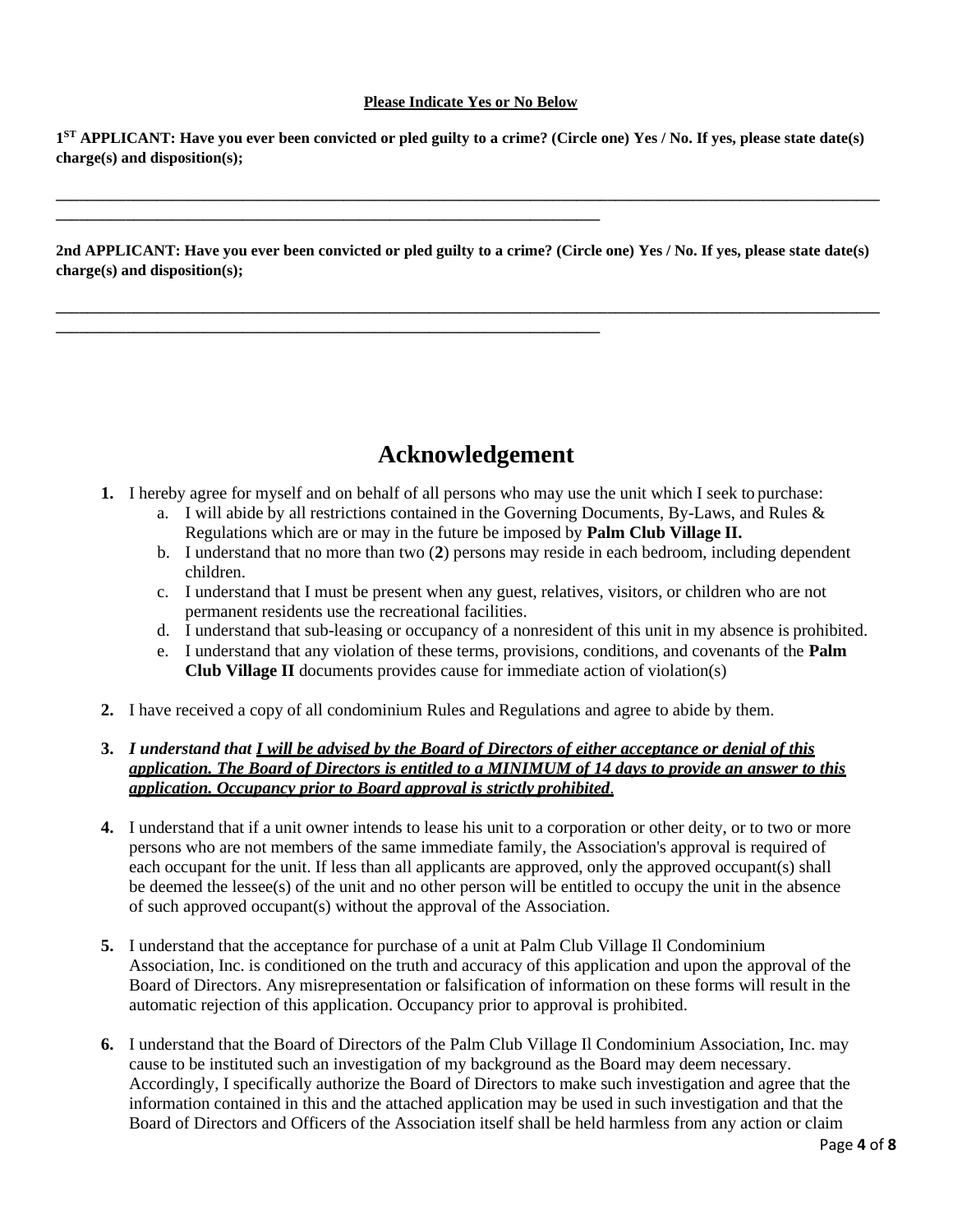by me in connection with the use of the information contained herein or any investigation conducted by the Board of Directors.

**7.** In making the foregoing application, I am aware that the decision of The Palm Club Village Il Condominium Association, Inc. will be final, and no reason will be given for any action taken by the Board. I agree to be governed by the determination of the Board of Directors.

| Applicants Signature:      | Date |
|----------------------------|------|
| Joint Applicant Signature: | Date |

### **Purchase Applicants**

Maintenance assessment payments received after the 15<sup>th</sup> of the month due will be subject to late fees. An administrative late fee in the amount of twenty-five dollars will be applied for each delinquent payment. This includes special assessment payments.

If account is delinquent, any payment received by the Association will be applied first (if applicable) to attorney fees and interest accrued by the Association, then to administrative late fees and then to the delinquent assessment. A lien will be filed against any delinquent unit that remains unpaid for forty-five days after the due date. Any and all assessments due for the remainder of the year will be accelerated.

### **Purchase, Lease or Resident Applicants**

If any of the Rules and Regulations are violated or ignored, you will be notified by mail. The Board of Directors has the option of recommending denial of lease renewal or eviction (for lease or non-owner) or initiation of legal action.

I hereby, through my signature below, agree to abide by the Rules and Regulations of Palm Club Il, as well as the Governing Documents of the Association and state statutes.

| - -<br>$\overline{1}$<br> |    |
|---------------------------|----|
| $\sim$                    | uw |
| ້                         | -  |
|                           |    |

| $\mathbf{N}^{\mathsf{T}}$<br>IУX<br>THAIR |      |
|-------------------------------------------|------|
| $\sim$<br>້<br>                           | Date |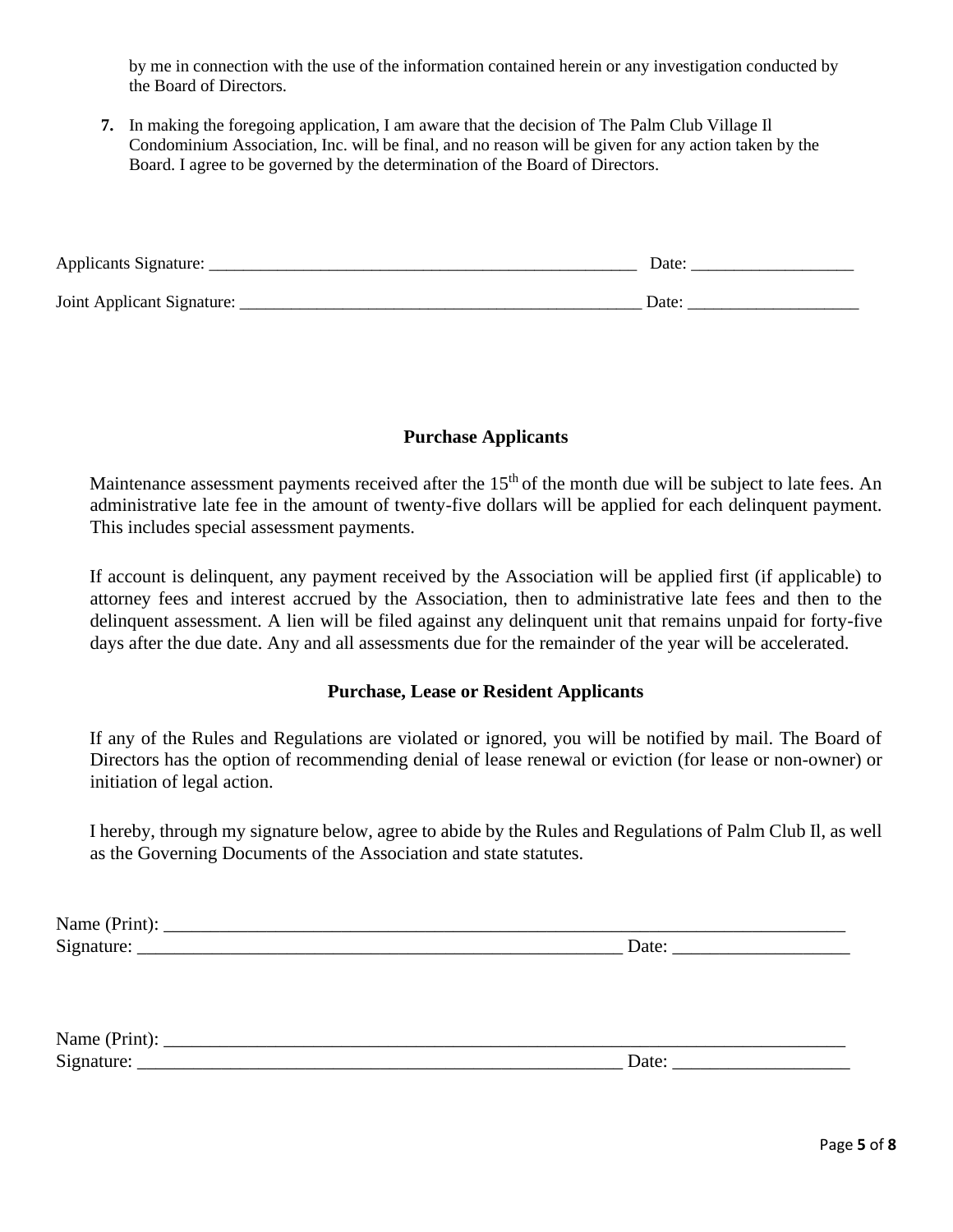### **AUTHORIZATION TO RELEASE INFORMATION**

### **\*All applicants 18 and older must complete this form\***

I hereby authorize, Palm Club Village II Condo Assoc. herein referred to as *Association* and/or its assigns to conduct a comprehensive review of my background through a consumer report and/or an investigative consumer report to be generated for occupancy. Said report may contain information about me from consumer reporting agencies including but not limited to indebtedness, mode of living, present and previous employers and/or employment contracts, driving record/license, validity of social security number, personal references, criminal records, and any information that I have disclosed on my applications and/or any attachments, exhibits.

I authorize the *Association* to contact others who may be able to provide information as to my background, character, and general reputation and authorize without reservation any party or agency contacted by the *Association* to furnish the above-mentioned information.

I hereby affirm that my answers to all questions on my application, this authorization form and/or any attachments, exhibits and/or resumes are true and correct and that I have not knowingly withheld any facts or circumstances that would, if disclosed affect my application.

This authorization and consent shall be valid in original, fax or photocopy form.

I authorize the ongoing procurement of the above-mentioned information/reports by the Association at any time during my occupancy with the *Association*.

The nature and scope of the consumer report and/or investigative consumer report along with the name, address and telephone number of the agency providing the report will be disclosed to you upon timely written request to the Association, and within 5 days of the request.

A copy of the consumer report and/or investigative consumer report, a copy of the Summary of Your Rights Under FCRA along with the name, address and telephone number of the agency furnishing the information will be provided before any adverse action is taken by the *Association* based on information contained in the report.

Upon proper identification and payment permissible by law, you have the right to request from the Association a copy of any information in its file on you at the time of your request.

By signing below, I acknowledge understanding of the purpose of this Authorization Form and its intended use.

|                                     | Applicant Information                                                                                  |                              |
|-------------------------------------|--------------------------------------------------------------------------------------------------------|------------------------------|
|                                     | Social Security Number:                                                                                |                              |
| Street Address:                     | City:                                                                                                  | $\overline{Lip}$ :<br>State: |
| Date of Birth:                      | Driver's License #                                                                                     | State:                       |
| only to perform a background check. | IMPORTANT: The following information will be used by First Advantage, Inc. for identification purposes |                              |
|                                     |                                                                                                        |                              |

Signature: \_\_\_\_\_\_\_\_\_\_\_\_\_\_\_\_\_\_\_\_\_\_\_\_\_\_\_\_\_\_\_\_\_\_\_\_\_\_\_\_\_\_\_\_\_ Date: \_\_\_\_\_\_\_\_\_\_\_\_\_\_\_\_\_\_\_\_\_\_\_\_\_\_\_\_\_\_\_\_\_\_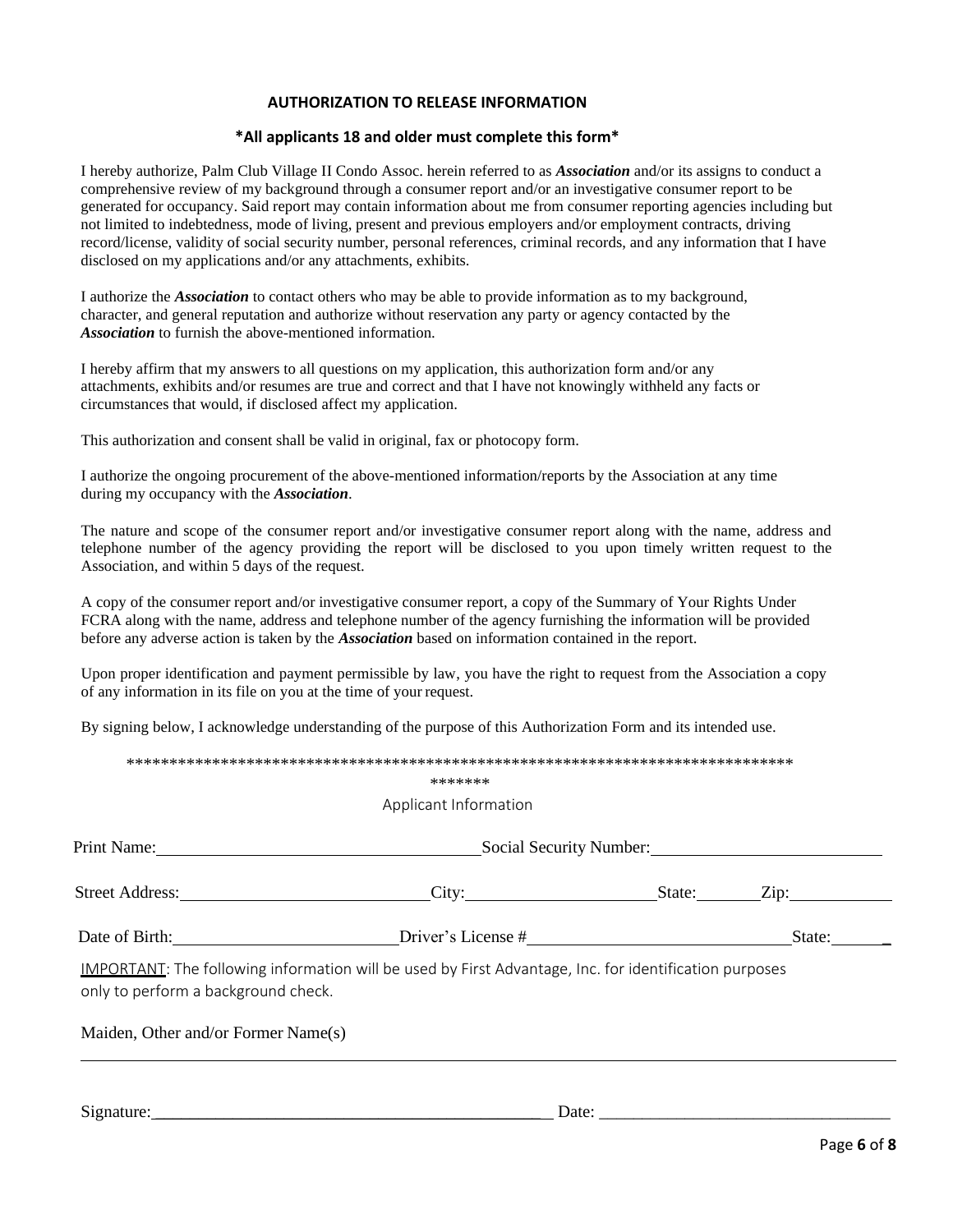

**PALM CLUB VILLAGE II Condominium Owners Association** 1100 Green Pine Blvd, West Palm Beach, FL 33409 (561) 689-7171 Fax: (561) 689-1491 palmclubvillageii@yahoo.com



# **WRITTEN CONSENT TO ELECTRONIC TRANSMISSION**

# **THE PALM CLUB VILLAGE II CONDOMINIUM ASSOCIATION**

**\_\_\_\_\_\_\_\_\_\_\_\_\_\_\_\_\_\_\_\_\_\_\_\_\_\_\_\_\_\_\_\_\_\_\_\_\_\_\_\_\_\_\_\_\_\_\_\_\_\_\_\_\_\_\_\_\_\_\_\_\_\_\_\_\_\_\_\_\_\_\_\_\_\_\_\_\_\_**

As a Resident/ Unit Owner at The Palm Club Village II Condominium, you have the option of receiving notices via electronic transmission from The Palm Club Village II Condominium Association, Inc. (the "Association"). Florida Administrative Code Section 61B-23.0029 establishes the rules for the providing of notices via electronic transmission. Pursuant to such section, "Electronic Transmission" is defined, as follows: …any form of communication, not directly involving the physical transmission or transfer of paper, that creates a record that may be retained, retrieved, and reviewed by the recipient and that may be directly reproduced in a comprehensible and legible paper form by the recipient through an automated process such as a printer or a copy machine. Examples of electronic transmission include, but are not limited to, telegrams, facsimile transmission of images, and text that is sent via electronic mail between computers. Electronic transmission does not include oral communication by telephone. (Emphasis added.) With regard to the electronic transmission of Association notices, the Association has chosen to offer electronic transmission via facsimile (fax) or electronic mail (e-mail).

### **Please choose one (1) of the options below with regard to delivery of notices via electronic transmission:**

[ ] I hereby elect to receive all Association notices via electronic transmission:

If you wish to receive notices via electronic transmission, please provide your email address below: (Please print large and legibly)

[ ] I do not wish to receive Association notices via electronic transmission

\_\_\_\_\_\_\_\_\_\_\_\_\_\_\_\_\_\_\_\_\_\_\_\_\_\_\_\_\_\_\_\_\_\_\_\_\_\_\_\_\_\_\_\_\_\_\_\_\_\_\_\_\_\_\_\_\_\_\_\_\_\_\_\_\_\_\_\_\_\_\_\_\_\_\_\_\_\_\_\_\_\_\_\_

Unit Address: